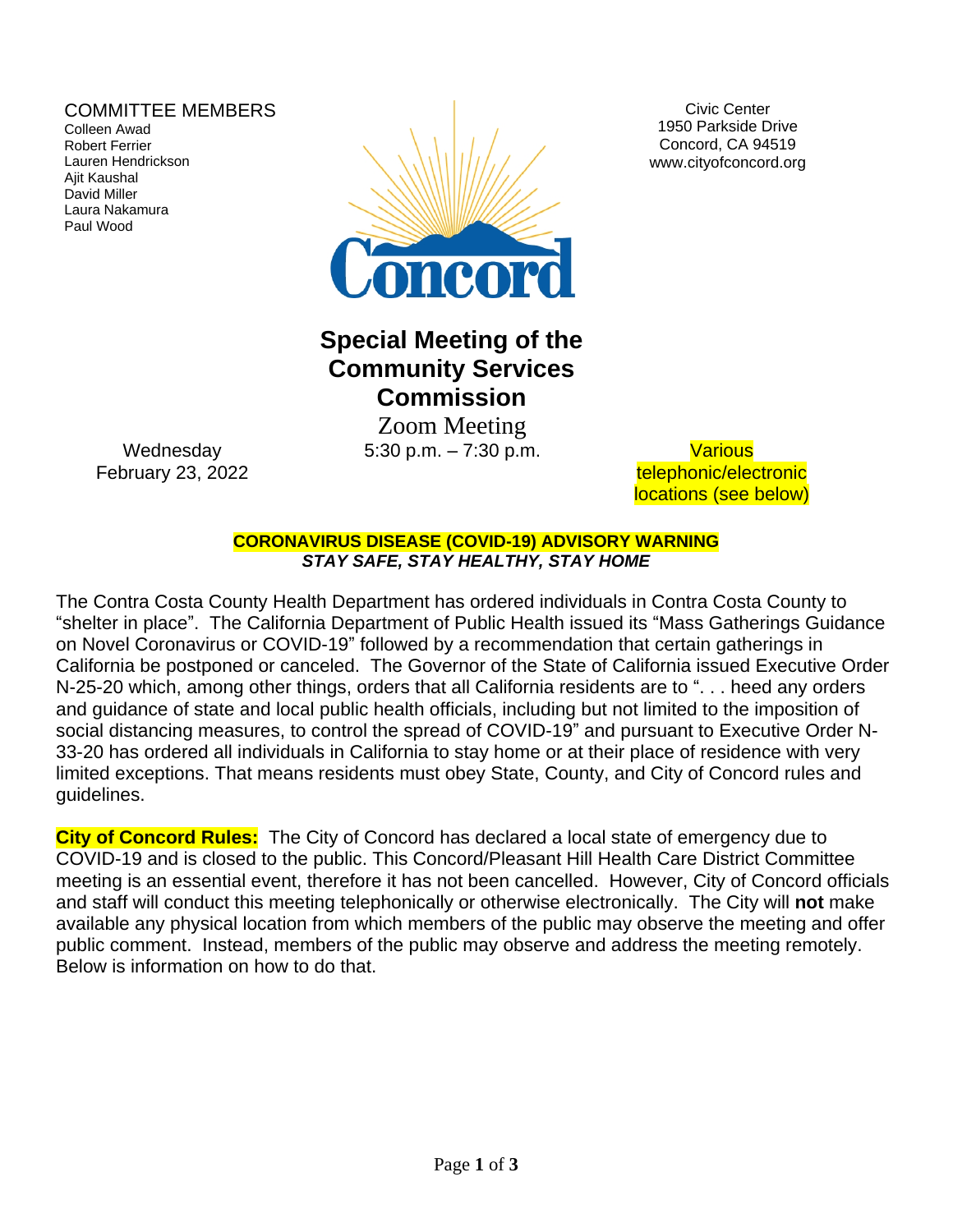To view the meeting remotely, from a PC, Mac, iPad, iPhone or Android device: www.zoom.com

Join Zoom Meeting

[https://cityofconcord.zoom.us/j/88982620526?pwd=cHAySEJNTVo5MzNmS](https://cityofconcord.zoom.us/j/88982620526?pwd=cHAySEJNTVo5MzNmSUt3Y00rb0lPQT09) Ut3Y00rb0lPQT09

Meeting ID: 889 8262 0526 Passcode: 892092 One tap mobile +16699006833,,88982620526#,,,,\*892092# US (San Jose) +12532158782,,88982620526#,,,,\*892092# US (Tacoma)

Dial by your location

 +1 669 900 6833 US (San Jose) +1 253 215 8782 US (Tacoma) +1 346 248 7799 US (Houston) +1 312 626 6799 US (Chicago) +1 929 436 2866 US (New York) +1 301 715 8592 US (Washington DC) 877 853 5257 US Toll-free 888 475 4499 US Toll-free Meeting ID: 889 8262 0526 Passcode: 892092 Find your local number: <https://cityofconcord.zoom.us/u/kbU36KXIcP>